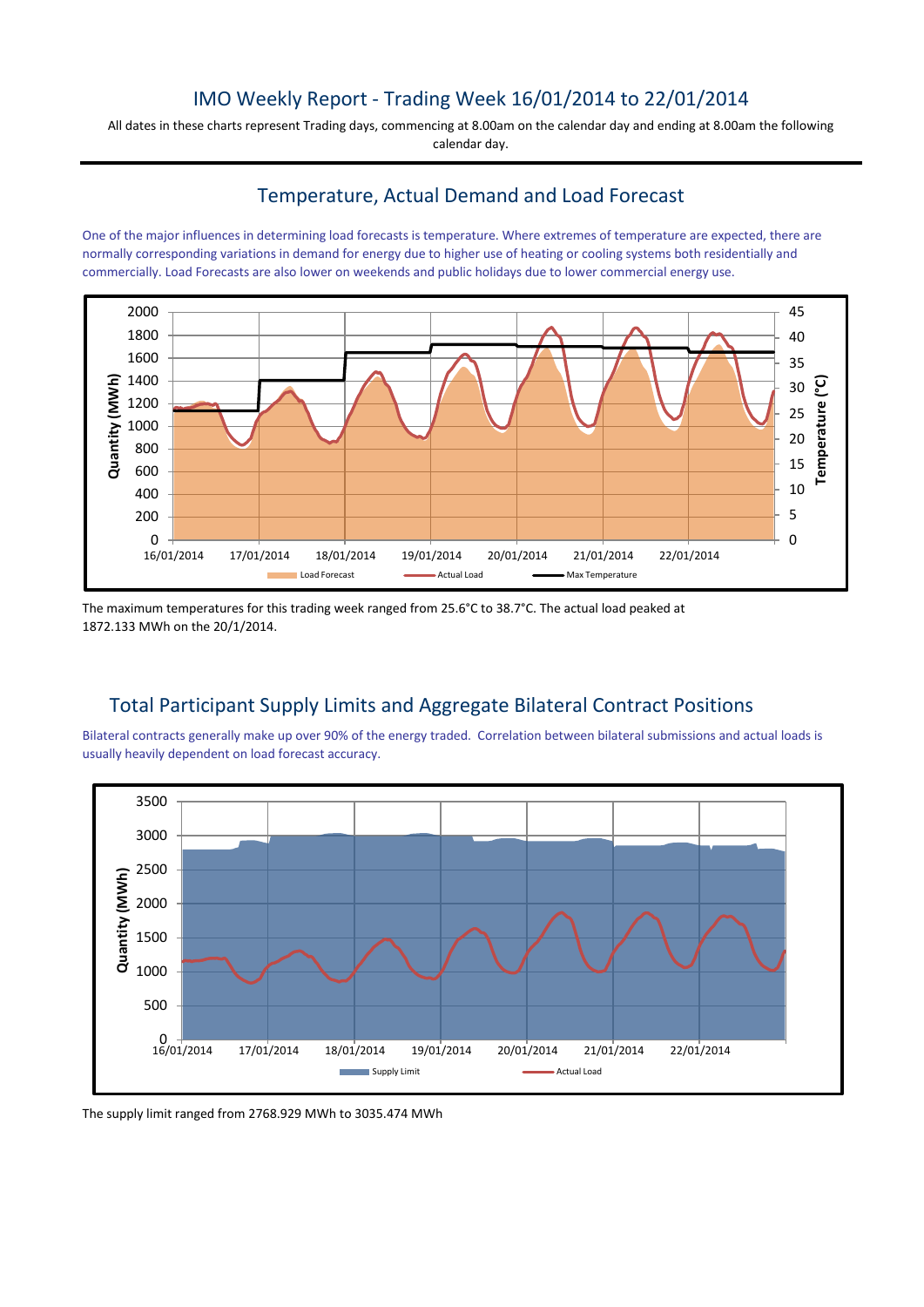#### Net Balancing Market Trades

Bilateral contracts and STEM trading are generally based on the forecast energy requirements of Participants. When the forecast requirements are higher or lower than the actual requirements for a day, this Market energy must be bought and sold in the balancing mechanism. This graph shows the estimated net balancing trades.



The majority of the balancing activity this week occurred within Balancing Demand. The maximum balancing demand for the week reached 151.2535 MWh on the 23/4/2014. The maximum balancing supply for the week reached -181.594 MWh on the 21/4/2012.

# Total Traded Energy

This chart represents a comparison between the total net energy that is traded in Bilateral Contracts, the STEM and the balancing mechanism. Balancing Supply represents cases in which the total contract position is greater than the demand and customers must supply energy back to balancing. Balancing Demand represents cases in which the total contract position is less than the demand and customers must purchase energy from balancing.



Total balancing supply equalled -4949.588 MWh whereas total balancing demand equalled 12712.445 MWh. The Total STEM Traded quantity was 11542.557 MWh, with the STEM Clearing Quantity ranging between 13.202 MWh and 95.202 MWh.